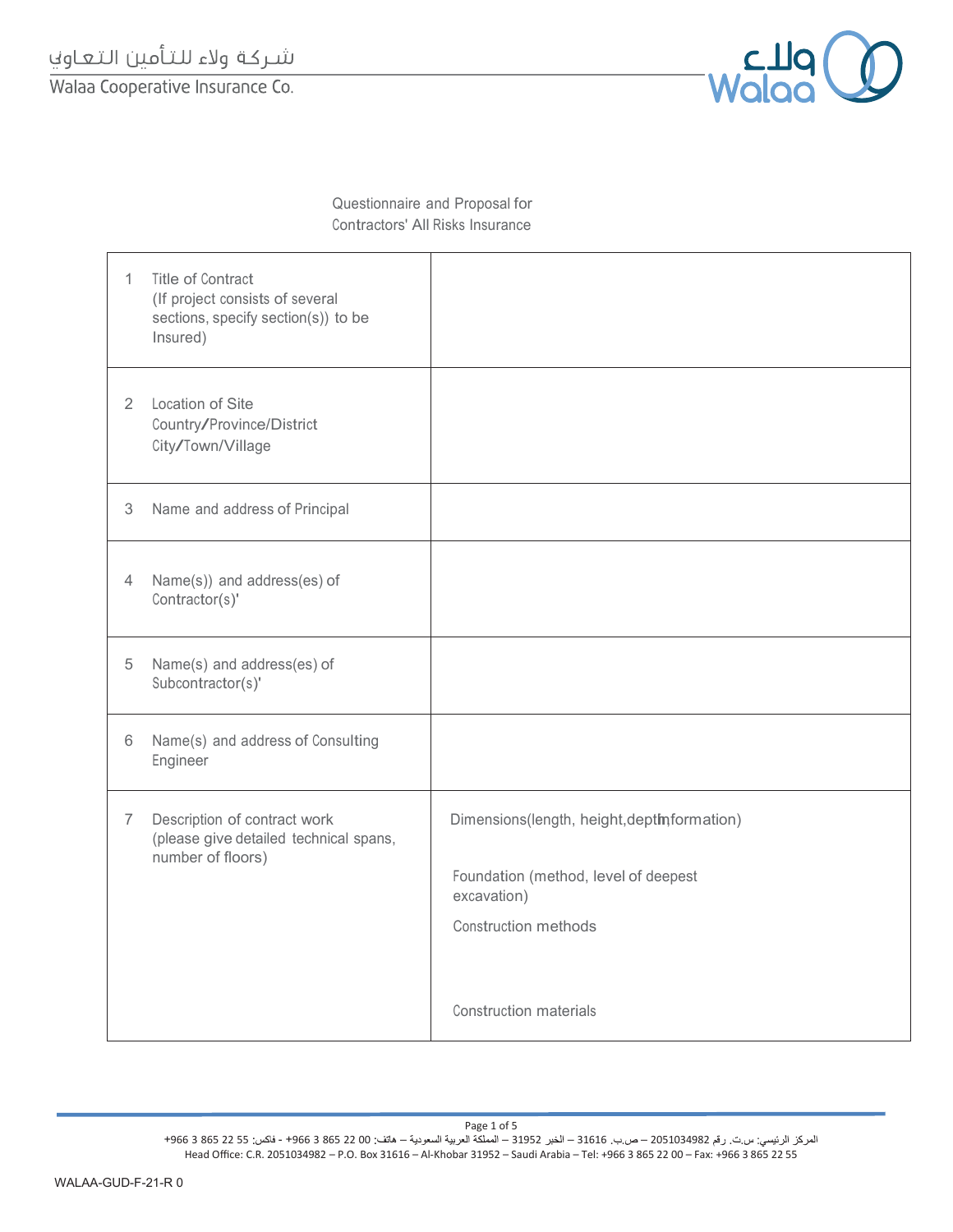Walaa Cooperative Insurance Co.



Note: 1. if necessary on a separate sheet. 2. For harbours, piers, docks, tunnels, galleries, dams roads, airports, railway facilities, sewerage and water supply systems, bridges and structures in earthquake zones also see special questionnaires.

| 8 Is the Contractor experienced in this type of work or<br>construction methods? |                                                                                                                       |      | Yes                  | N <sub>0</sub> |
|----------------------------------------------------------------------------------|-----------------------------------------------------------------------------------------------------------------------|------|----------------------|----------------|
|                                                                                  | Commencement of work<br>Duration of construction                                                                      |      |                      |                |
| Period of Insurance<br>9                                                         | Date of completion                                                                                                    |      |                      |                |
|                                                                                  | Maintenance Period                                                                                                    |      |                      |                |
| 10 Work to be carried out by Subcontractors                                      |                                                                                                                       |      |                      |                |
|                                                                                  | Fire, Explosion                                                                                                       |      | Yes                  | No             |
|                                                                                  | Flood, Inundation                                                                                                     |      | Yes                  | No             |
|                                                                                  | Landslide, Strom, cyclone                                                                                             |      | Yes                  | No.            |
|                                                                                  | <b>Blasting</b>                                                                                                       |      | Yes                  | No.            |
|                                                                                  | <b>Others</b>                                                                                                         |      | Yes                  | No.            |
| 11 Special Risks                                                                 | Volcanism, Tsunami                                                                                                    |      | Yes                  | No.            |
|                                                                                  | Have earthquakes been<br>observed in this area?<br>(if so, please state intensity /<br>magnitude                      |      | Yes                  | No.            |
|                                                                                  | Is the design of the structure to<br>be insured based on regulations<br>regarding earthquake-resistant<br>structures? |      | Yes                  | No.            |
|                                                                                  | Is the design standard higher<br>that that stipulated<br>in the<br>relevant regulations?                              |      |                      |                |
| 12 Sub Soil Conditions                                                           | Rock<br>Gravel<br>Sand                                                                                                | Clay | <b>Filled Ground</b> |                |
| 13 Ground water level                                                            |                                                                                                                       |      |                      |                |
|                                                                                  | Name                                                                                                                  |      |                      |                |

المركز الرئيسي: س.ت. رقم 2051034982 — ص.ب. 31616 — الخبر 1952 — المملكة العربية السعودية — هاتف: 00 22 865 3 466 + - فاكس: 25 22 865 3 4966 + Head Office: C.R. 2051034982 – P.O. Box 31616 – Al-Khobar 31952 – Saudi Arabia – Tel: +966 3 865 22 00 – Fax: +966 3 865 22 55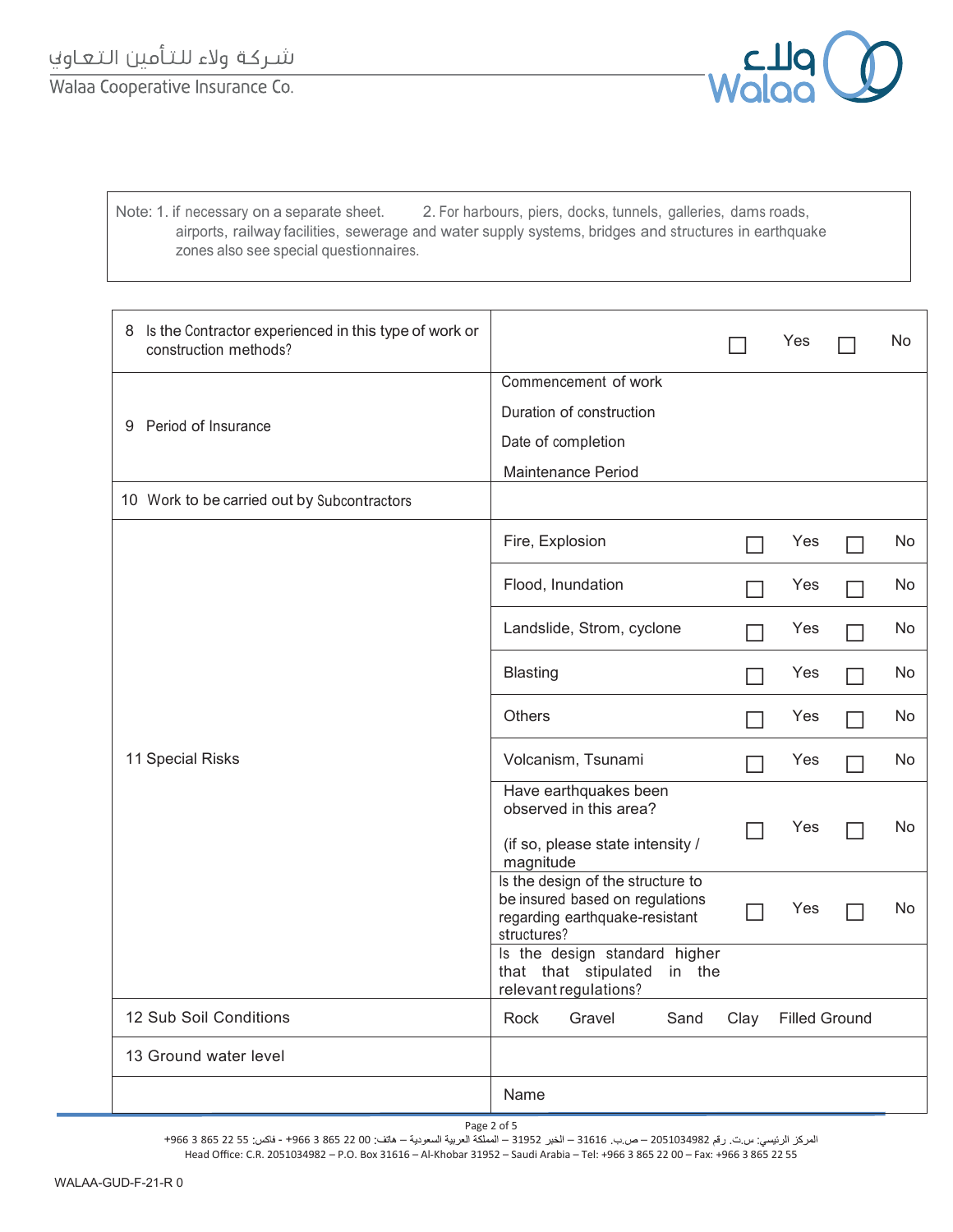## شـركة ولاء للتأمين التعـاوني

Walaa Cooperative Insurance Co.



|                                                                                                                                                                |                                                                                                                                                                                                                                                       | <b>Distance</b>                                                                                                                                                                                                                                                               |                            |                    |           |      |  |
|----------------------------------------------------------------------------------------------------------------------------------------------------------------|-------------------------------------------------------------------------------------------------------------------------------------------------------------------------------------------------------------------------------------------------------|-------------------------------------------------------------------------------------------------------------------------------------------------------------------------------------------------------------------------------------------------------------------------------|----------------------------|--------------------|-----------|------|--|
| 14 Nearest rivers, lake, sea etc.                                                                                                                              |                                                                                                                                                                                                                                                       | Mean Water<br>Level<br>Low water                                                                                                                                                                                                                                              |                            |                    |           |      |  |
|                                                                                                                                                                |                                                                                                                                                                                                                                                       | <b>Highest Level Recorded</b>                                                                                                                                                                                                                                                 |                            |                    |           |      |  |
|                                                                                                                                                                |                                                                                                                                                                                                                                                       | Rainy season from<br>to                                                                                                                                                                                                                                                       |                            |                    |           |      |  |
|                                                                                                                                                                |                                                                                                                                                                                                                                                       |                                                                                                                                                                                                                                                                               | Maximum Rainfall (mm)      |                    |           |      |  |
| 15<br><b>Meteorological Conditions</b>                                                                                                                         |                                                                                                                                                                                                                                                       | Per hours<br>Per day                                                                                                                                                                                                                                                          |                            |                    | Per Month |      |  |
|                                                                                                                                                                |                                                                                                                                                                                                                                                       |                                                                                                                                                                                                                                                                               | Minor                      |                    | Medium    | High |  |
|                                                                                                                                                                |                                                                                                                                                                                                                                                       | Storm Hazard                                                                                                                                                                                                                                                                  |                            |                    |           |      |  |
| 16                                                                                                                                                             | Are extra changes for overtime night work,<br>work on public holidays to be included                                                                                                                                                                  | Limit of Indemnity                                                                                                                                                                                                                                                            | Yes                        |                    |           | No   |  |
|                                                                                                                                                                | Is third party labiality to be included?                                                                                                                                                                                                              | Yes                                                                                                                                                                                                                                                                           | No                         |                    |           |      |  |
| 17                                                                                                                                                             | Has the contractor concluded<br>a<br>separate policy for TPL?                                                                                                                                                                                         | Yes                                                                                                                                                                                                                                                                           | No                         | Limit of Liability |           |      |  |
| 18                                                                                                                                                             | Detail of existing building or surrounding<br>property possibility affected by the contract<br>work, such as by excavating, underpinning<br>pilling, vibration, ground-water lowering etc.                                                            |                                                                                                                                                                                                                                                                               |                            |                    |           |      |  |
| works:?                                                                                                                                                        | 19 Are existing building and/or structures on or<br>adjacent to the site, owned by or held in care,<br>custody or control of contractor(s) or the<br>principal, to be insured against loss or damage<br>arising out of or in connection with contract | Yes<br>No Limit of Liability<br>Exact description of these building / structures                                                                                                                                                                                              |                            |                    |           |      |  |
| 20 Please state her under the amounts you wish<br>to insure and the limits of indemnity required<br>(cf. policy wording, Section 1, Memo 1, and<br>Section II) |                                                                                                                                                                                                                                                       | Currency<br>Items to be insured<br>1 Contract work (permanent and<br>temporary work, including all<br>materials to be incorporated<br>herein<br>1.1 Contract price<br>1.2<br>by the principal(s)<br>2 Construction plant and<br>equipment<br>3 Construction machinery (please | Material or items supplied |                    |           |      |  |

Page 3 of 5

المركز الرئيسي: س.ت. رقم 2051034982 – ص.ب. 31616 – الخبر 31952 – المملكة العربية السعودية – هاتف: 00 22 865 3 466 + - فاكس: 25 22 865 3 4966 + Head Office: C.R. 2051034982 – P.O. Box 31616 – Al-Khobar 31952 – Saudi Arabia – Tel: +966 3 865 22 00 – Fax: +966 3 865 22 55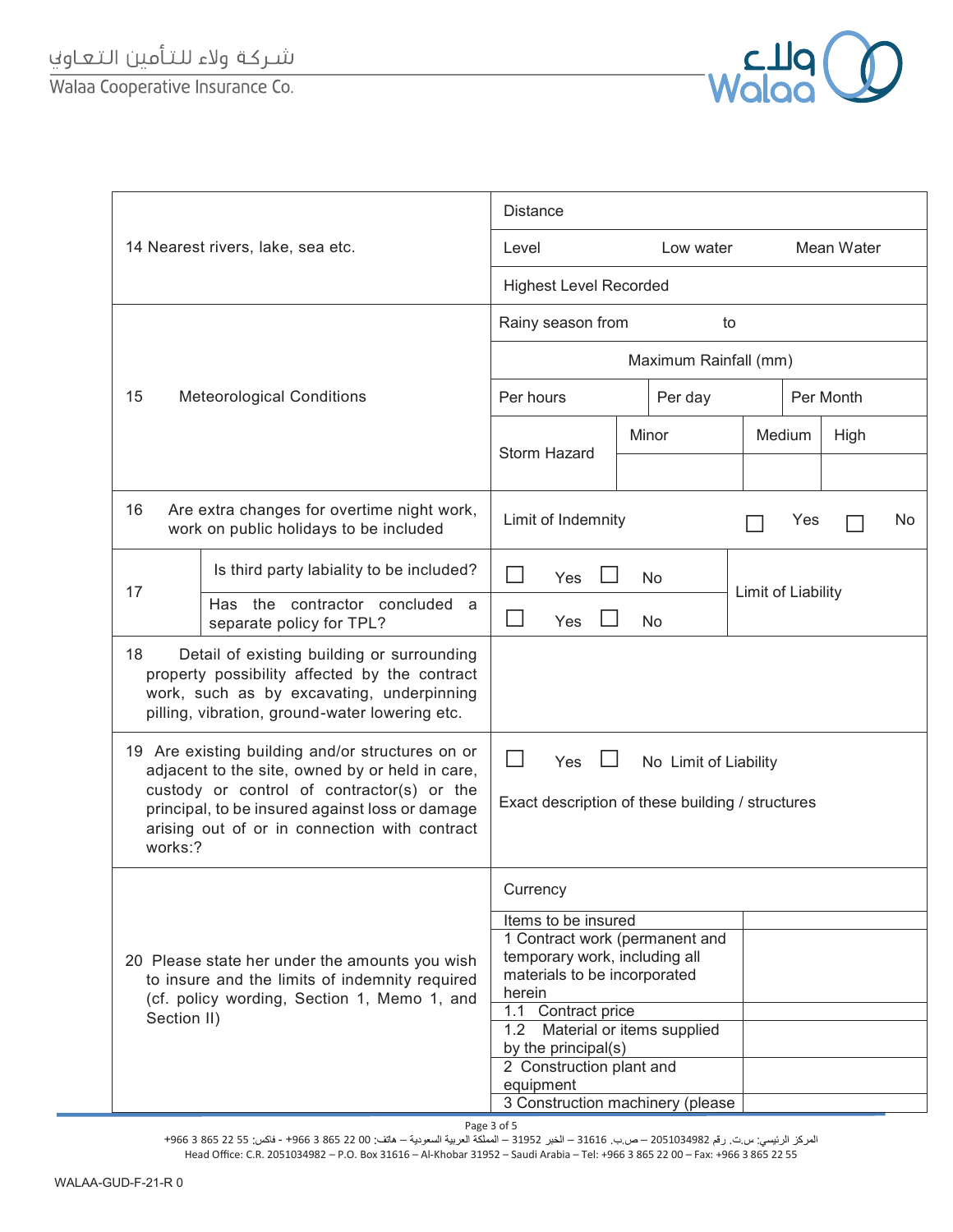Walaa Cooperative Insurance Co.



|                                                                                                                                                                                                                                                                                                                                                                                                                                                                                                   | attached list showing replacement<br>values of new items)                 |                     |  |  |  |
|---------------------------------------------------------------------------------------------------------------------------------------------------------------------------------------------------------------------------------------------------------------------------------------------------------------------------------------------------------------------------------------------------------------------------------------------------------------------------------------------------|---------------------------------------------------------------------------|---------------------|--|--|--|
|                                                                                                                                                                                                                                                                                                                                                                                                                                                                                                   | 4 Clearance of debris (Insured                                            |                     |  |  |  |
|                                                                                                                                                                                                                                                                                                                                                                                                                                                                                                   | only up to the amount                                                     |                     |  |  |  |
|                                                                                                                                                                                                                                                                                                                                                                                                                                                                                                   | indicated)                                                                |                     |  |  |  |
|                                                                                                                                                                                                                                                                                                                                                                                                                                                                                                   | Total Sum to be insured                                                   |                     |  |  |  |
|                                                                                                                                                                                                                                                                                                                                                                                                                                                                                                   | under section I                                                           |                     |  |  |  |
|                                                                                                                                                                                                                                                                                                                                                                                                                                                                                                   |                                                                           |                     |  |  |  |
|                                                                                                                                                                                                                                                                                                                                                                                                                                                                                                   | Special risks to be insured                                               | Limits of indemnity |  |  |  |
|                                                                                                                                                                                                                                                                                                                                                                                                                                                                                                   | Earth-quake, Volcanism,                                                   |                     |  |  |  |
|                                                                                                                                                                                                                                                                                                                                                                                                                                                                                                   | Tsunami                                                                   |                     |  |  |  |
|                                                                                                                                                                                                                                                                                                                                                                                                                                                                                                   | Items to be insured                                                       | Limits o indemnity  |  |  |  |
|                                                                                                                                                                                                                                                                                                                                                                                                                                                                                                   | 1 Bodily Injury                                                           |                     |  |  |  |
|                                                                                                                                                                                                                                                                                                                                                                                                                                                                                                   | 1.1 any one person                                                        |                     |  |  |  |
|                                                                                                                                                                                                                                                                                                                                                                                                                                                                                                   |                                                                           |                     |  |  |  |
|                                                                                                                                                                                                                                                                                                                                                                                                                                                                                                   | 1.2 total                                                                 |                     |  |  |  |
|                                                                                                                                                                                                                                                                                                                                                                                                                                                                                                   | 2 Property damage                                                         |                     |  |  |  |
|                                                                                                                                                                                                                                                                                                                                                                                                                                                                                                   | Total limit to be applied                                                 |                     |  |  |  |
|                                                                                                                                                                                                                                                                                                                                                                                                                                                                                                   | under this section II                                                     |                     |  |  |  |
| Section II                                                                                                                                                                                                                                                                                                                                                                                                                                                                                        |                                                                           |                     |  |  |  |
| Third Party Liability                                                                                                                                                                                                                                                                                                                                                                                                                                                                             | 3 Limit of indemnity in respect of                                        |                     |  |  |  |
|                                                                                                                                                                                                                                                                                                                                                                                                                                                                                                   | each and every loss or dama e                                             |                     |  |  |  |
|                                                                                                                                                                                                                                                                                                                                                                                                                                                                                                   | and /or series of losses or                                               |                     |  |  |  |
|                                                                                                                                                                                                                                                                                                                                                                                                                                                                                                   | damages arising                                                           |                     |  |  |  |
|                                                                                                                                                                                                                                                                                                                                                                                                                                                                                                   | out of any one event.                                                     |                     |  |  |  |
|                                                                                                                                                                                                                                                                                                                                                                                                                                                                                                   | 4 Limit of indemnity in respect                                           |                     |  |  |  |
|                                                                                                                                                                                                                                                                                                                                                                                                                                                                                                   | of any one accident or series                                             |                     |  |  |  |
|                                                                                                                                                                                                                                                                                                                                                                                                                                                                                                   | of accident arising out of any                                            |                     |  |  |  |
|                                                                                                                                                                                                                                                                                                                                                                                                                                                                                                   | one event                                                                 |                     |  |  |  |
|                                                                                                                                                                                                                                                                                                                                                                                                                                                                                                   | <b>DECLARATION</b>                                                        |                     |  |  |  |
| We hereby declare that the statements made by us in this Questionnaire and Proposal are complete and<br>true to the best of our knowledge and belief, and we hereby agree that this Questionnaire and Proposal<br>shall form the basis and the part of any policy issued in connection with the above risk or risks. It is agree<br>that the Insurers shall be liable in accordance with the terms of the Policy only and that the insured will<br>not lodge any other claims of whatever nature. |                                                                           |                     |  |  |  |
|                                                                                                                                                                                                                                                                                                                                                                                                                                                                                                   | The insurers undertake to deal with this information in strict confidence |                     |  |  |  |
|                                                                                                                                                                                                                                                                                                                                                                                                                                                                                                   |                                                                           |                     |  |  |  |
|                                                                                                                                                                                                                                                                                                                                                                                                                                                                                                   |                                                                           |                     |  |  |  |
|                                                                                                                                                                                                                                                                                                                                                                                                                                                                                                   | Signature                                                                 |                     |  |  |  |